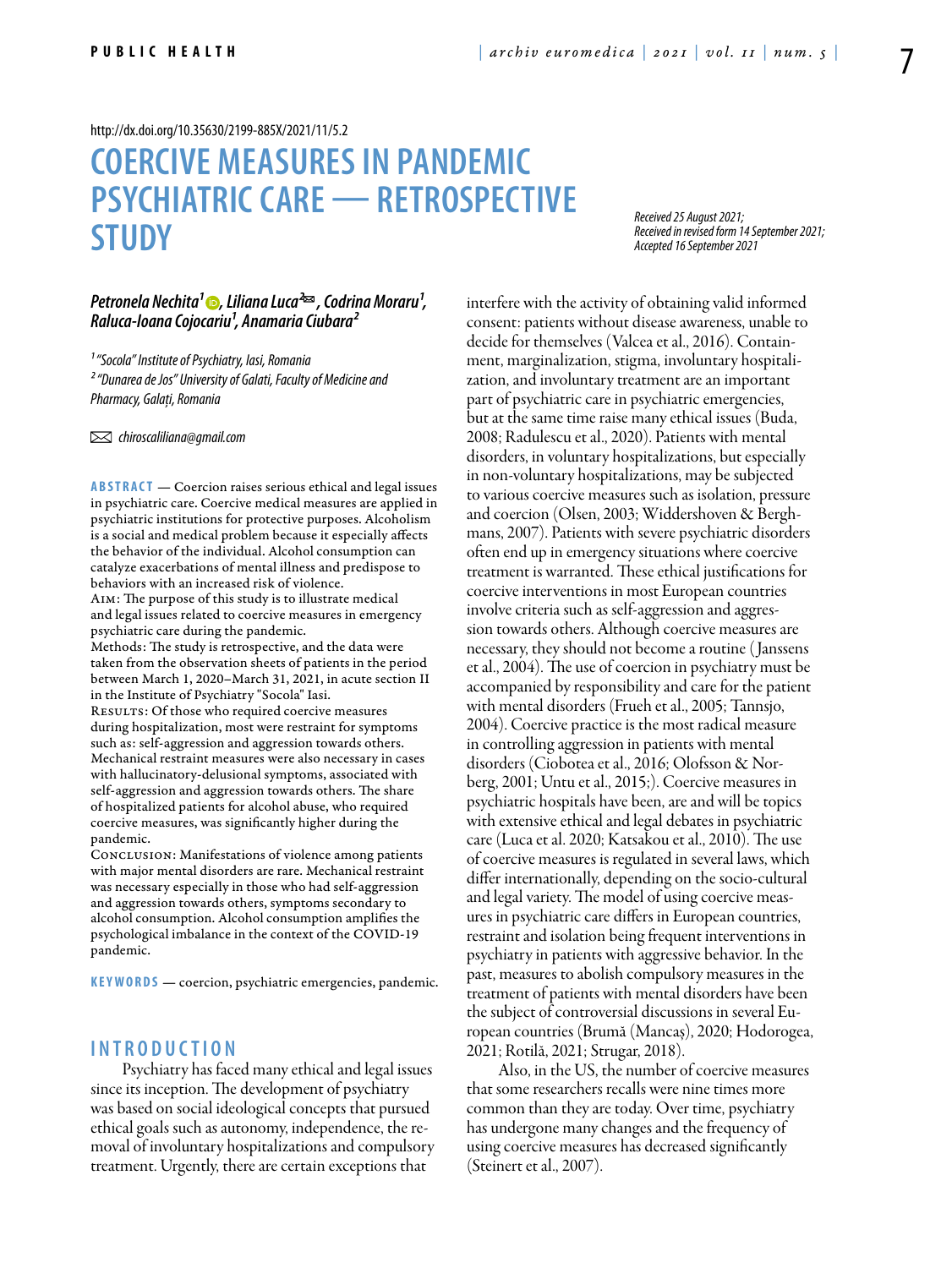Coercion, a traumatic procedure for the patient, has a negative impact on the doctor-patient relationship. Some studies show that inexperienced psychiatrists have used coercive measures more frequently in patients with mental disorders than experienced psychiatrists. The misuse of these procedures has raised many critical debates. Coercive treatment should only be used in situations where in the absence of this procedure, the patient's health may be endangered. Some studies show that coercive policies have a negative impact on the patient with mental disorders, which will trigger stigmatization and self-stigmatization in significant percentages. However, other authors have shown negative effects of mandatory treatment measures on quality of life and stigma, although there is a decrease in hallucinatory-delusional symptoms. But if several coercive measures are associated, they generate negative effects on the patient with mental disorders, up to self-stigmatization. Coercive treatment such as injectable medication would be more justified than mechanical restraint or isolation. The current study shows many hospitalized patients with alcohol consumption who are associated with mechanical restraint and forced treatment.

# **MET H ODS**

The study is retrospective, and the data were taken from observation sheets from emergency hospitalizations from March 1, 2020–March 31, 2021, in section 2 acute from the Institute of Psychiatry "Socola" Iasi. The study group included 71 observation sheets for patients admitted to the emergency room of the psychiatric hospital, according to the mental health law.

# **RES U LTS**

The gender distribution of patients with emergency mental hospitalizations, mechanically restrained, highlighted a higher share of male cases. The distribution of the group, depending on the environment of origin, highlighted the higher frequency of patients with mental disorders, coming from rural areas (Fig. 1).

On the case of patients who were mechanically restrained, 40 unmarried persons was identified, to which is added 11 — divorced persons and widows (in number of 7). Also, hostile, violent behavior is associated with young age and the onset of the disease, but also with the status of single/unmarried person (Fig. 2.).

In the studied group, 39 of the patients with mental disorders are uninsured, a very important aspect in the medical assistance, especially due to their difficulty in obtaining a compensated treatment at discharge.

Patients in the diagnostic category (schizophrenia or other psychotic disorders) are psychiatric patients with a higher level of education (Fig. 3).

The large number of days of hospitalization is associated with mental disorders in the category of psychoses. Factors associated with a short duration of hospitalization are related to the state of marriage, patient occupation, secondary education, and who have not met the criteria for a diagnosis of dementia or schizophrenia (Fig. 4).

Multiple hospitalizations lead to isolation, hospitalism, then over time to institutionalization and labeling. The large number of hospitalizations is associated with mental disorders in the category of psychoses (schizophrenia, bipolar affective disorder, schizoaffective disorder, delusional disorder).

Among the coercive measures in psychiatry, mechanical restraint is the most traumatic measure but necessary especially in emergencies with aggressive potential. Studies show that among the less restrictive coercive forms with less emotional impact during hospitalization is mandatory injectable treatment. But when mechanical restraint is associated with forced treatment, self-stigmatization occurs, and the patient is doubly traumatized.

### **DISC U SSION**

Psycho-social education interventions aim to reduce the coercion of the patient with mental disorders. Reducing coercive measures such as isolation, restraint, non-pharmacological methods, is a challenge in psychiatric care, and requires trained medical personnel. Forced treatment and mechanical restraint are often necessary measures in psychiatric care. Thus, autonomy is violated in the forms of self-aggression or aggression towards others, in hallucinatory-delusional symptoms in which the patient is not aware of his disease. Coercive measures are still widely used in psychiatric care. Issues regarding ethics in psychiatry remain an open topic, with the possibility of re-evaluating legal and ethical aspects and adapting them to modern times.

#### *Acknowledgment*

This research was presented at 5<sup>th</sup> European Conference of Psychiatry and Mental Health "Galatia" 2021.

# **REFEREN CES**

- BRUMĂ (MANCAŞ), M. (2020). Improving the quality of social services as a social welfare indicator. Journal of Mediation and Social Welfare, 1(1), 33–41. https:// doi.org/10.18662/jmsw/03
- BUDA, O. (2008). Marginalizare versus boala psihică şi stigmatizare. Dileme bioetice. Revista Română de Bioetică, 6(2), 83-89. https://d1wqtxts1xzle7.cloud-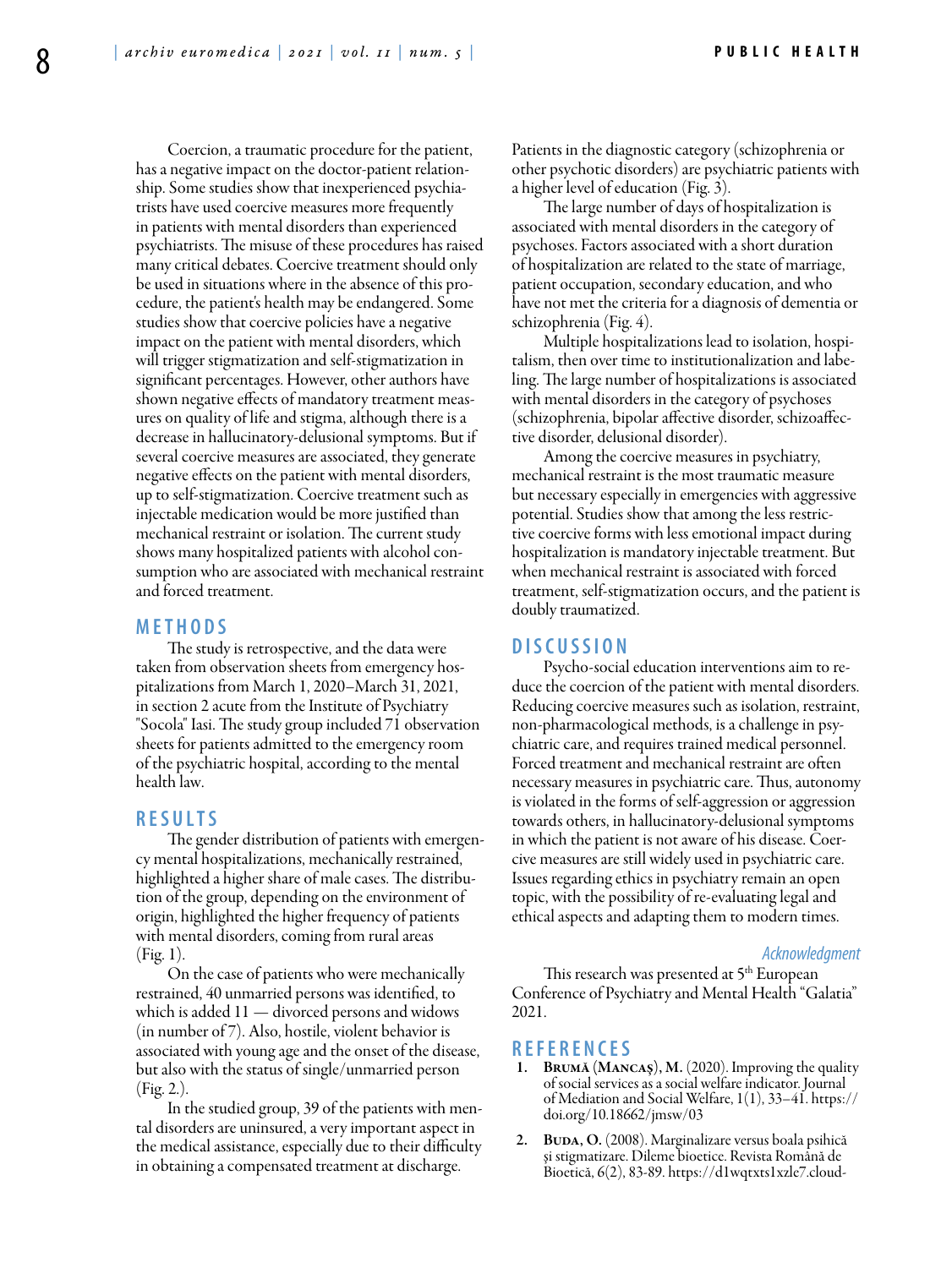

*Fig.4. Distribution according to the number of hospitalization days and the number of hospitalizations*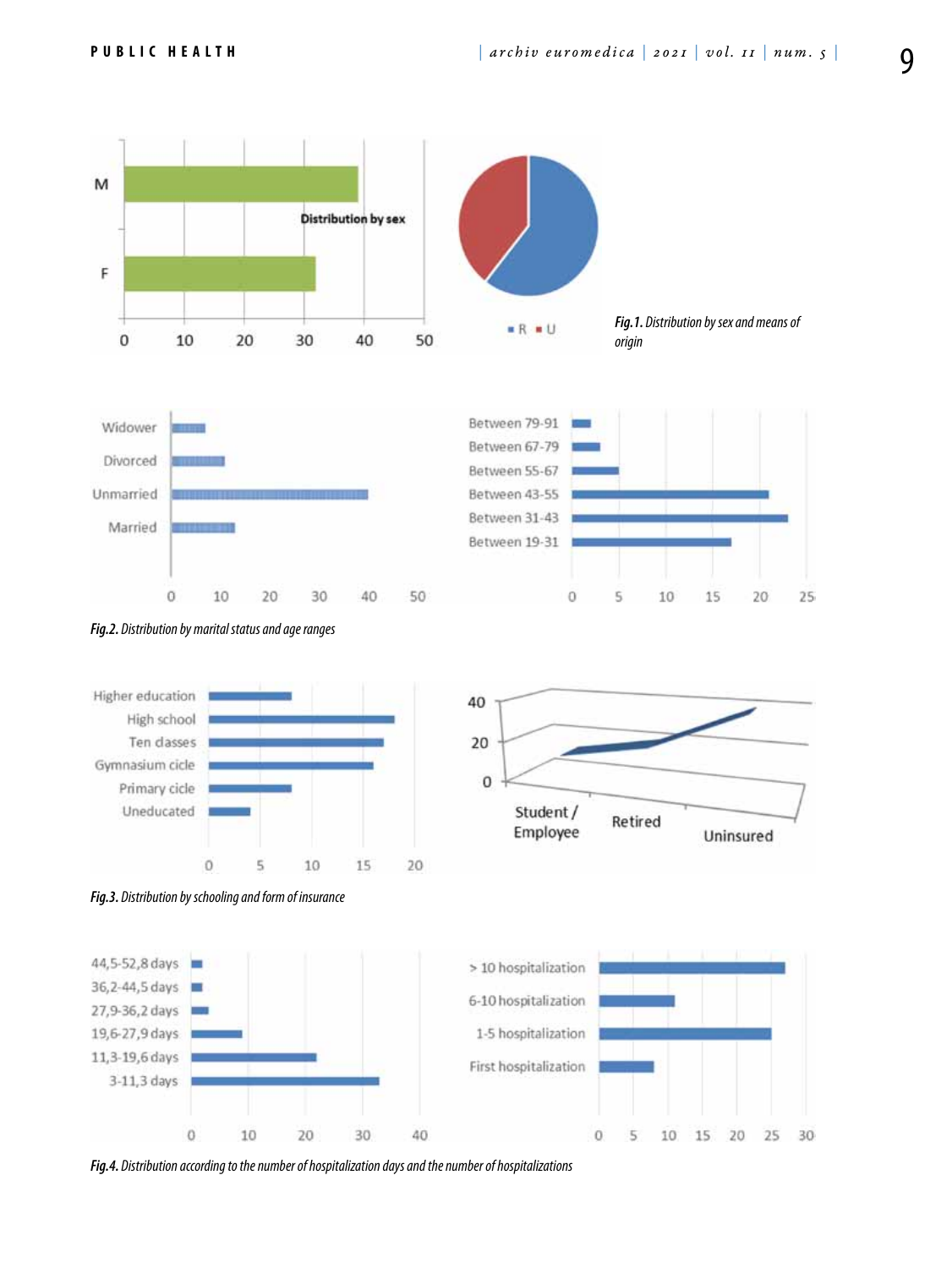

*Fig.5. Distribution by diagnosis and symptomatology*

front.net/5498446/rrbv6n2\_2008\_buda\_ro-withcover-page-v2.pdf ?Expires=1629705053&Signature=- CiNSkzEgXfz9m5ZL3tvDdOmZrnrcUqUSD5DaF 8ZmCK2JOcnzw728wQDeyrHmMHfi36Q2IeEgg-ZIccYCRnzG9qsqr4yoPJBdER3IbCmhE5RKnUb1k-1yQmv9IYrIpDPlx-OtgLTdnD5L8P0R2qxQmygI8 xpGFxxifB8828htYgftr24h5G2BIq9n9jf WY8OmUqQV-bdXRHang4T8aF1IVh6q5QquTlxiQ-HgDUfluSCh0nS3x8bQALilg1TnOO~uzq9OizazGCZ1PbncJWocwZgcxco02PtlbMiEe7cFdQ-DOzWHhZW9GGkVFjx-cSKCX-8ToRBcpS9FXg56x4v56VxAQ\_\_&Key-Pair-Id=APKAJLOHF5GGSLRBV4ZA

- 3. Ciobotea, D., Vlaicu, B., Ciubara, A., Duica, C. L., Cotocel, C., Antohi, V., Pirlog, M. C. (2016). Visual Impairment in the Elderly and its Influence on the Quality of Life. Revista de Cercetare si Interventie Sociala, 54, 66–74. https://www.rcis.ro/ images/documente/rcis54\_05.pdf
- 4. Frueh, B. C., Knapp, R. G., Cusack, K. J., Grubauch, A. L., Sauvageot, J. A., Cousins, V. C., Yim, E., Robins, C. S., Monnier, J., & Hiers, T. G. (2005). Patients' reports of traumatic or harmful experiences within the psychiatric setting. Psychiatric Services, 56(9), 1123–1133. http://doi.org/10.1176/ appi.ps.56.9.1123
- 5. HODOROGEA, V. (2021). An official matter: Life and death during the sanitary crisis. Semiotics and philosophy in times of pandemic. Journal for Social Media Inquiry, 3(1), 119–135. https://doi.org/10.18662/ jsmi/3.1/21
- 6. Janssens M., Van Rooij M., Ten Have H., et AL. (2004). Pressure and coercion in the care for the addicted: ethical perspectives. J Med Ethics, 30(5), 453–458. http://doi.org/10.1136/jme.2002.002212
- 7. Katsakou, C., Bowers, L., Amos, T., Morriss, R., ROSE, D., WYKES, T., PRIEBE, S. (2010). Coer-<br>cion and Treatment Satisfaction Among Involuntary Patients. Psychiatric Services, 61(3), 286–292. http:// doi.org/10.1176/ps.2010.61.3.286.
- 8. Luca, L., Burlea, S. L., Carausu, M., Chiro- sca, A.-C., Marin, I. M., Nechita, P., Baciu, G., & Ciubara, A. (2020). The Stigma of the Medical Personnel in Psychiatry. BRAIN. Broad Research in

Artificial Intelligence and Neuroscience, 11(1Sup2), 35-43. https://doi.org/10.18662/brain/11.1Sup2/36

- 9. OLOFSSON, B., & NORBERG, A. (2001). Experiences of coercion in psychiatric care as narrated by patients, nurses and physicians. Journal of Advanced Nursing, 33(1), 89–97. http://doi.org/10.1046/j.1365- 2648.2001.01641.x.
- 10. Olsen, P. (2003). Influence and coercion: relational and rights-based ethical approaches to forced psychiatric treatment. J Psychiatr Ment Health Nurs, 10(6), 705–712. http://doi.org/10.1046/j.1365- 2850.2003.00659.x.
- 11. Rădulescu, I. D., Ciubara, A. B., Moraru, C., Burlea, S. L., & Ciubară, A. (2020). Evaluating the Impact of Dissociation in Psychiatric Disorders. BRAIN. Broad Research in Artificial Intelligence and Neuroscience, 11(3Sup1), 163–174. https://doi. org/10.18662/brain/11.3Sup1/132
- 12. ROTILĂ, V. (2021). Physicians professional immunity in the COVID-19 pandemic. Problems and solutions. Postmodern Openings, 12(1Sup1), 356–392. https:// doi.org/10.18662/po/12.1Sup1/291
- 13. Steinert, T., Martin, V., Baur, M., Bohnet, U., Goebel, R., Hermelink, G., Kronstorfer, R., Kuster, W., Martinez-Funk, B., Roser, M., Schwink, A., Voigtländer, W. (2007). Diagnosis-related frequency of compulsory measures in 10 German psychiatric hospitals and correlates with hospital characteristics. Social Psychiatry and Psychiatric Epidemiology, 42(2), 140–145. http://doi. org/10.1007/s00127-006-0137-0
- 14. Strugar, M. (2018). Fear of death. A microsociological approach. Eastern-European Journal of Medical Humanities and Bioethics, 2(1), 75–100. https://doi. org/10.18662/eejmhb/09
- 15. Tannsjo, T. (2004). The convention on human rights and biomedicine and the use of coercion in psychiatry. J Med Ethics, 30(5), 430–434. http://doi. org/10.1136/jme.2002.000703
- 16. Untu, I., Chirita, R., Bulgaru-Iliescu, D., Chirila, B. D., Ciubara, A., & Burlea, S. L. (2015). Ethical Implications of Bio-Psycho-Social